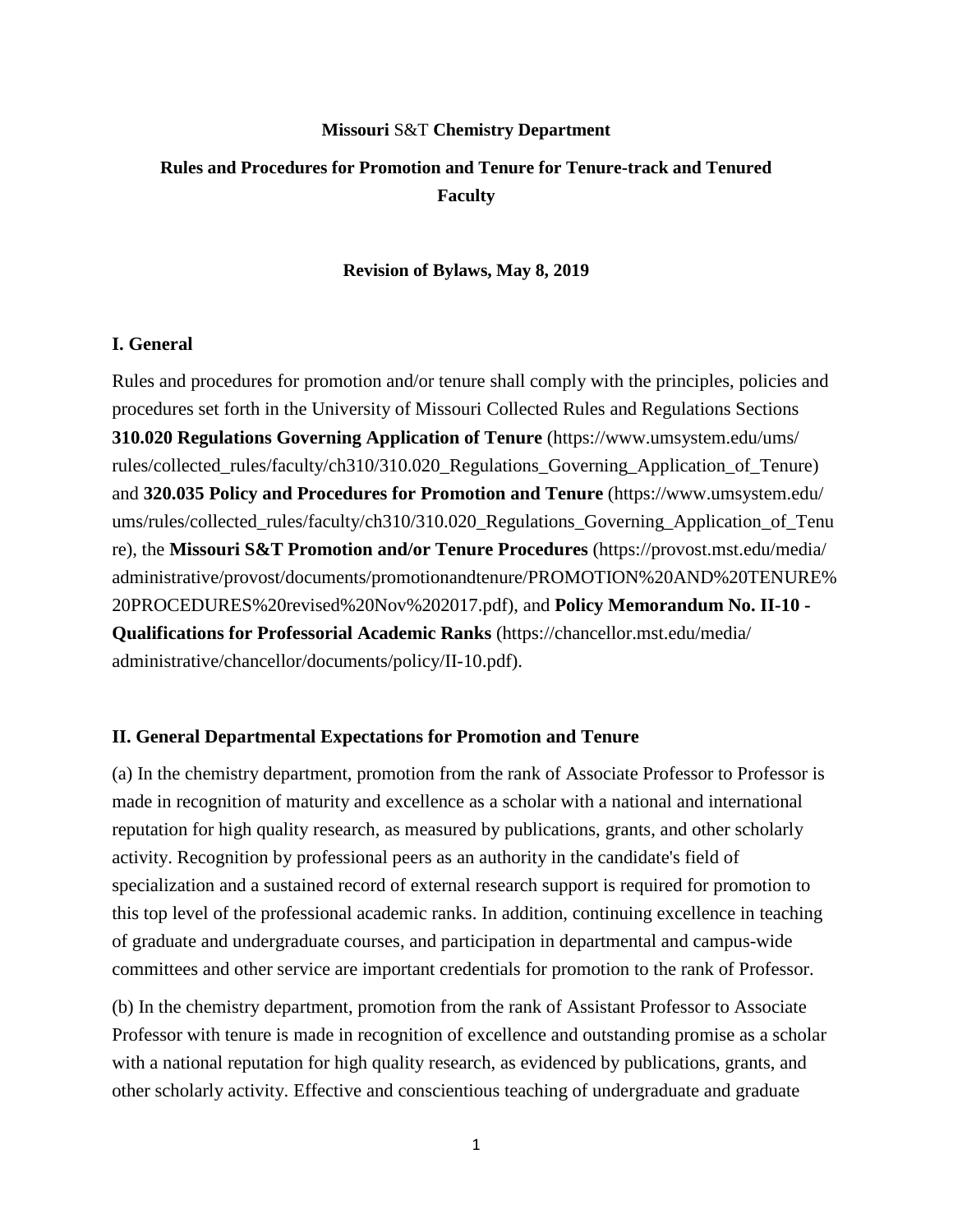courses should be clearly demonstrated, through student and peer evaluations, and any additional information provided by the candidate. In addition, good faith participation in departmental and campus-wide committees and related activities is expected. Recognition by professional peers as an authority in the candidate's field of specialization should also be evident.

## **III. Description of Promotion and Tenure Committee and Procedure**

(a) The Promotion and Tenure Committee is composed of all tenured faculty of the Department of Chemistry who are eligible to vote on the candidate. Hence, the Promotion and Tenure Committee for promotion from the rank of Associate Professor to Professor is composed of all Faculty at the rank of Professor, whereas the corresponding committee for promotion from the rank of Assistant or Associate Professor without tenure to Associate Professor with tenure is composed of all tenured faculty.

(b) By May 15, the appropriate Promotion and Tenure Committee shall select a Chair other than the Chair or Assistant/Associate/Interim Chair of the Chemistry Department. It shall also select a subcommittee (P&T subcommittee) composed of three members, to gather information, analyze the case, and prepare documents as noted below. The P&T subcommittee shall include at least one, but not more than two, members from the candidate's field of research or, if none available, from closely related fields.

(c) The initiative for tenure and/or promotion rests with the faculty member, who may submit credentials at any time, provided that the procedural and mandatory deadlines are met. As soon as the candidacy is established, the Chair of the Department should provide the present document (Departmental P&T rules and procedures) to the candidate. It is advisable that candidates who intend to seek tenure and/or promotion in less than five years served since the previous appointment discuss the prospect of their application with the Chair of the Chemistry Department.

(d) By May 15, candidates for tenure and/or promotion should provide initial credentials (at a minimum, a resume detailing record of publications, grants and contracts, teaching and service contributions). This material is collected by the P&T subcommittee.

(e) By May 30, the P&T subcommittee will prepare a brief narrative summarizing the merits of the P&T application, and forwards this document to the P&T committee and the Chair of the Chemistry Department for the purpose of early advising of the candidate by the Chair.

(f) By June 15, the P&T subcommittee shall put together a list of independent external reviewers in collaboration and agreement with the Promotion and Tenure Committee, and pass it to the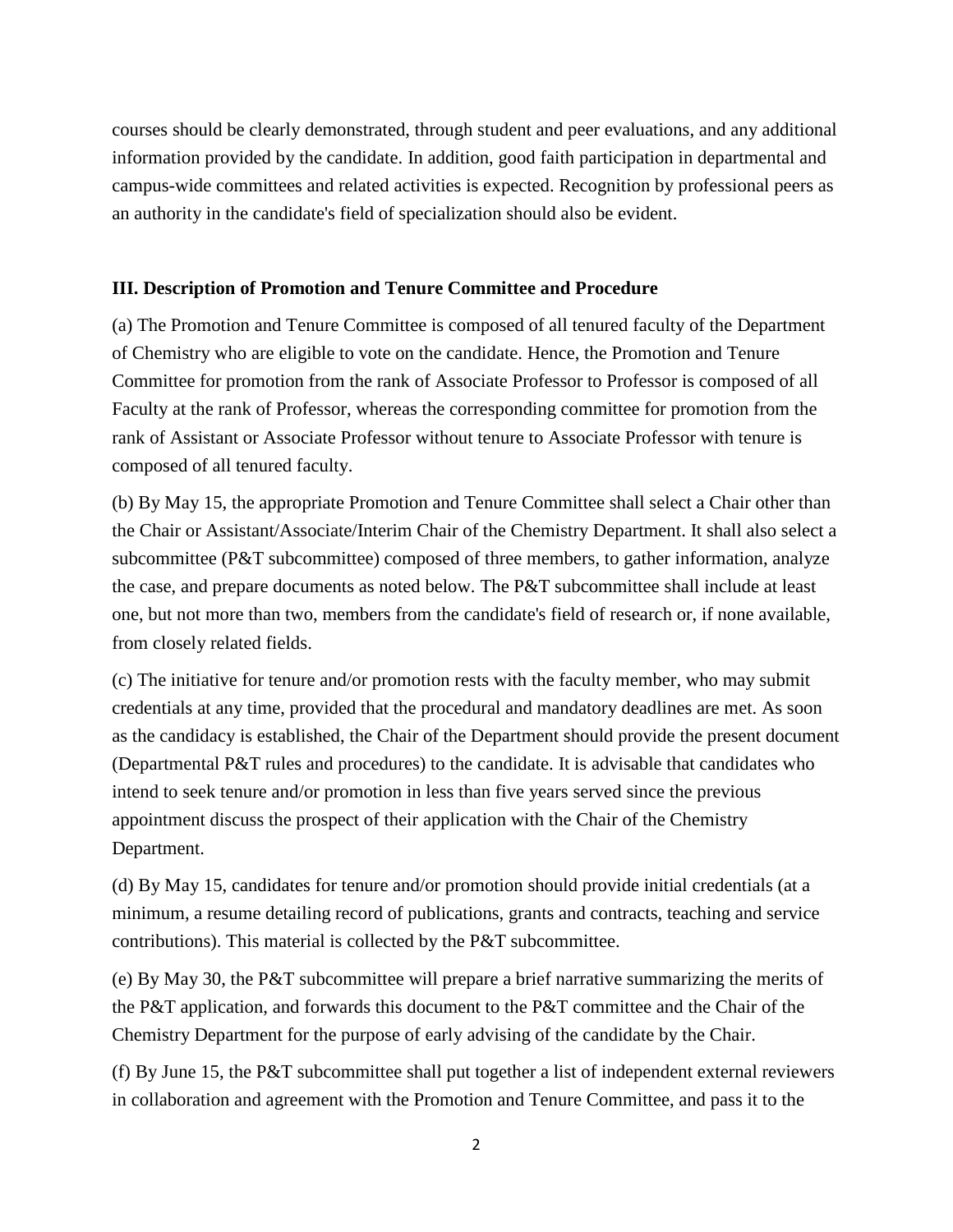Chair of the Department to solicit letters of evaluation. In addition, the P&T subcommittee shall obtain from the P&T candidate a list of reviewers in support of their application as well as a list of independent reviewers preferred by the P&T candidate. The candidate should refrain from contacting these reviewers with respect to P&T matters. It is highly recommended that the dossier includes *ten* or more independent external letters of assessment. At least half of them should be from the list provided by the P&T subcommittee. Letters from advisors and collaborators can only be included as supporting letters. The solicitation should include the initial credentials provided by the candidate (as noted in (d) above), and specify a deadline (August 15) for submitting sections of the Dossier (as detailed below) to the reviewer. The reviewer should be given a deadline (September 15) for submitting the letter of evaluation.

(g) By August 1, the candidate should provide the following sections of the Dossier (including instructions) to be forwarded to the reviewers: (i) Resume; (ii) Scholarly Activities; (iii) Graduate Faculty Activities; (iv) Teaching (excluding extensive documentation); (v) Service; and (vi) Extension. Moreover, copies of representative publications should be included, with emphasis on publications since the previous appointment. Although the final electronic version of the Dossier may not be due until approximately September 1 (as stipulated by the Provost's office), the candidate should make an effort to provide Dossier material for the reviewers' perusal as close as possible to the final version.

(h) By September 22, and after a careful review of the candidate's credentials and letters of evaluation, the P&T subcommittee prepares a narrative that provides (i) a detailed and balanced analysis of the candidate's performance in the areas of scholarship, teaching, and service; (ii) a summary of the salient points/comments included in the letters of evaluations, without revealing the identity of the reviewers; and (iii) a concluding statement weighing the positive and negative aspects of the case for the prospect of promotion and/or tenure. The narrative is provided to the Promotion and Tenure Committee, the Chair and the candidate, but is not included in the dossier. The candidate will be given a week to respond to the narrative before the Promotion and Tenure Committee concludes the review.

(i) By September 30, the Promotion and Tenure Committee will then make the final review of all available material (dossier, P&T subcommittee narrative, candidate's response if provided), take a secret ballot, and prepare the final narrative that will be included in the candidate's dossier along with the registered results of the vote. Once a quorum has been reached, positive decisions on tenure and/or promotion require affirmation by at least 2/3 of those who have voted among the members of the appropriate Promotion and Tenure Committee. A quorum is at least 80% of the eligible chemistry faculty participating in the P&T committee. Absentee voting can occur via email. If the 2/3 and/or 80% minimum requirements are not integers, the first integer above these